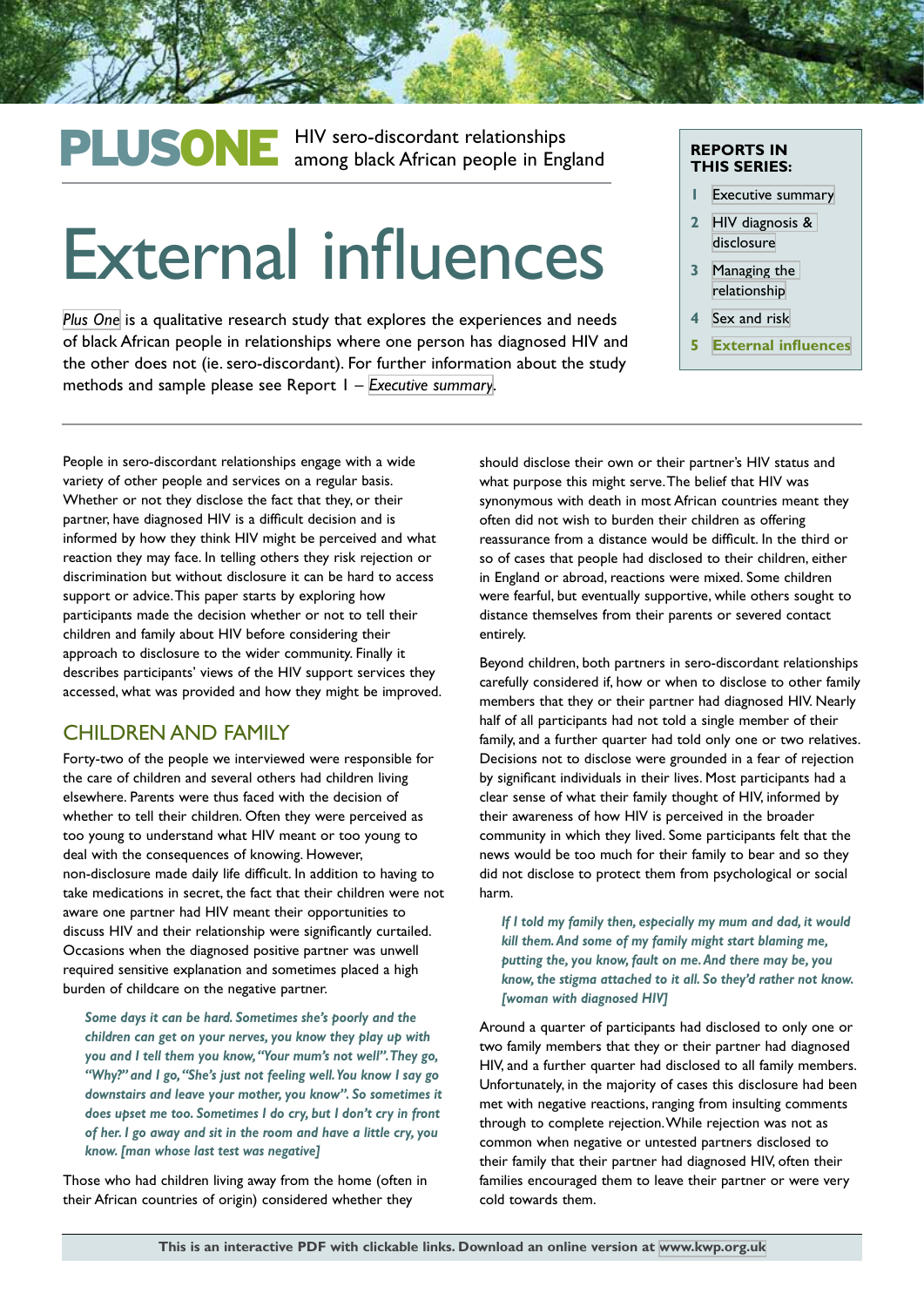*They won't do anything or come near you. Some they don't even want to see you. So I would be out of place and should be a nobody. Once you are without your relatives around you, you are a nobody. [woman whose last test was negative]*

In about a third of cases, disclosure from those with diagnosed HIV resulted in supportive words or action by family members. This was most often because other members of the family had experience of HIV in settings where effective antiretroviral medications were available. They had come to understand more about the prognosis of those with diagnosed HIV and were less likely to perceive it as a death sentence. However, fears of the effects of stigma often persisted.

*It took time, it took ages as well to tell them because they're my cousins but when I was sick that's when mostly I just had to tell them about it [...] No, they just said it's, nowadays it's there, you just have to be careful. There are a lot of people with it but then when you have it it's not like the end of the world and you just have to look after yourself. [woman with diagnosed HIV]*

#### STIGMA IN THE COMMUNITY

Beyond their immediate family, participants were faced with whether or not to disclose their HIV status, or that of their partner, to their friends or wider community. They also had to face the consequences and the impact on their relationship once they had done so. Nearly all participants were incredibly worried about people outside of their relationship, or support services, finding out. Nearly half had not disclosed to a single friend or other member of their local or faith community, and a further quarter had only disclosed to a small number of carefully selected individuals. HIV-related stigma was considered rife within African communities and nearly every participant feared being stigmatised, discriminated against or ostracised, and this undermined their willingness to be open.

*If you are HIV positive then people see you as unclean. You are, nobody wants to be your friend. Nobody wants to be close to you. Actually, psychologically it's a culture because you lose friends. In the way I was brought up I've seen people that were positive that they've lost friends, they've lost relatives because they were considered unclean. [man with diagnosed HIV]*

Those we interviewed believed that most black Africans think that to have HIV you must have had a high number of sexual partners, and perhaps experience of prostitution. Participants dreaded this association and were always keen to stress that their acquisition of HIV had been the result of 'normal' sexual activity or from contaminated blood transfusions.

*Africans think that if you have got HIV you have been sleeping around. People don't want to look like they have been sleeping around [...] I've never talked about it with anybody else. [man whose last test was negative]*

Those participants who were already reliant on friends for practical support, or on their faith community for emotional or spiritual support, did not want to risk disclosing. Those who had experienced ill-health related to their HIV status were often

uncomfortable discussing their ailments with friends or family in case it would make their HIV obvious. Lipodystrophy, tiredness or frequent taking of medication had affected some people's confidence to the extent that they were no longer comfortable spending time with others and had become quite isolated.

*The thing I can say is having HIV you intend to withdraw from everyone. You intend to be alone, to be by yourself. You don't, the things that you do, used to do, you end up thinking that I can't do them. It's like when you know that you've got HIV it's like it's written on your face that, "I'm HIV". [man with diagnosed HIV]*

Negative or untested partners of people who had diagnosed HIV also tended to be uncomfortable with talking about HIV outside the home. Often this was to protect the social and emotional welfare of their partner with diagnosed HIV, but it was also sometimes the case that they feared other people assuming that they too must also be infected. This fear of stigma by association also extended to their children.

Around a quarter of participants *had* told a small number of friends or other members of their community, and further quarter reported that they were open about HIV and the role it played in their lives with almost everyone. Responses to disclosure were, again, quite mixed. In only a small minority of cases had friends been supportive on a practical or emotional level. Often, but not always, this was because they had prior experience of HIV, perhaps as a result of another friend of family member having disclosed their status in the past.

*I actually told myself that I've decided to tell someone because it's too much and I cannot bear it anymore. So I told someone and that person was like a, she was there for me, she was, I don't want to lie she was there for me throughout, even up till now, very supportive [...] She's got relatives here who have the disease and back home who have the disease, so she was just like, yeah we'll talk, sometimes you just need someone to trust in. [woman whose last test was negative]*

Around a fifth of participants had disclosed to members of their religious community that they or their partner had HIV, although this was usually only to the religious leader and not to members of the congregation. In nearly all cases the response had been supportive in that prayer or practical support was offered. None reported a negative reaction when disclosing to their religious leader. It is likely that many of these good reactions resulted from careful selection among those making the disclosure.

*They [the religious leader] are helpful and they tell me the same thing, "God is the one who knows and he's the only help for you so you just give your life to God and he'll know what to do with you. If it means that he wants you to go he will take you, but for now let's just concentrate on you being here and you're OK. You're normal so which is fine."*

*Is that what you expected?*

*No I never expected that, I expected it to be... I think nobody knows about that and just keep it as being confidential which I appreciate. [woman with diagnosed HIV]*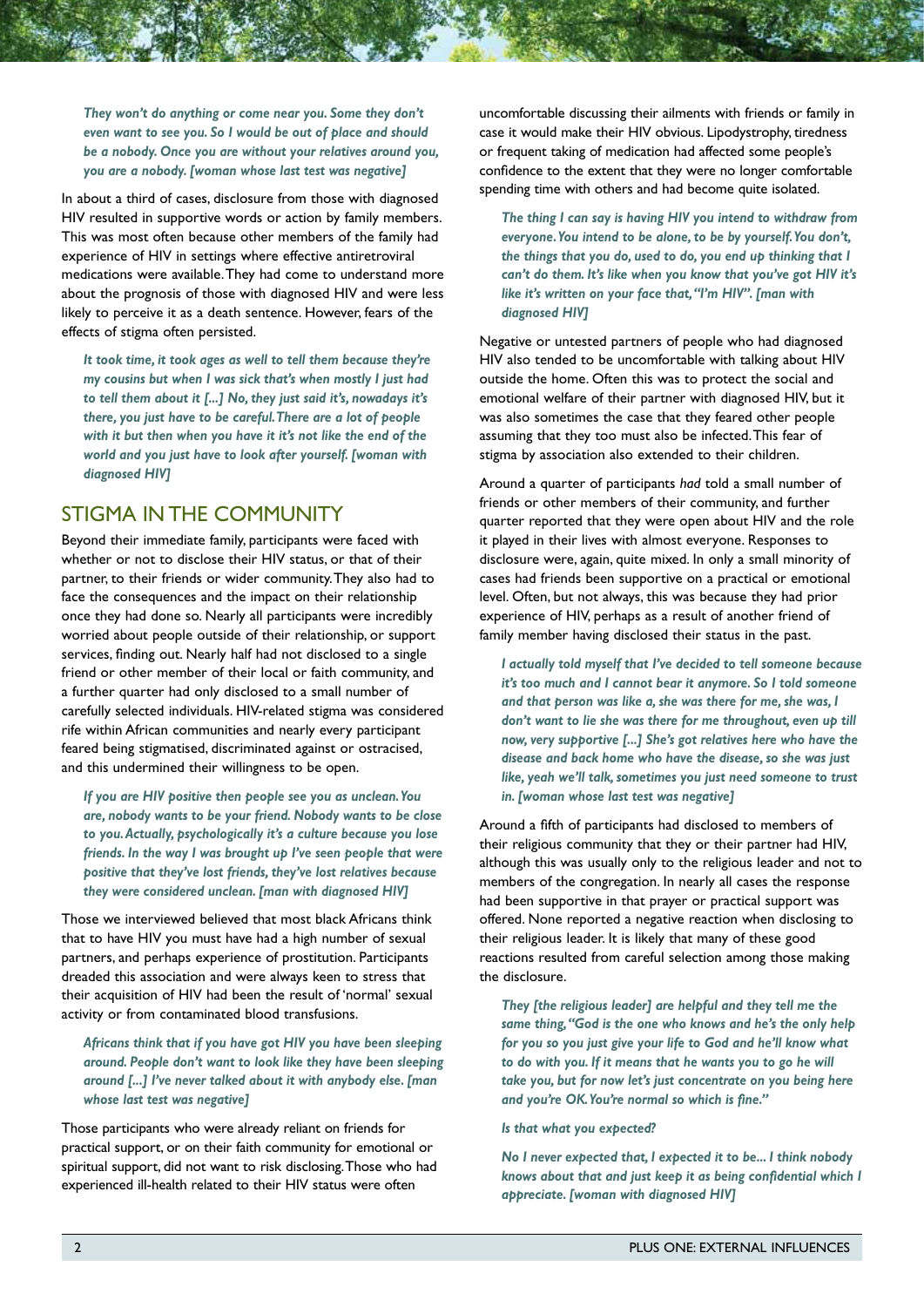Unfortunately, it was common that friends and community members reacted badly to the news of their or their partners HIV status: acting in a discriminatory fashion, making negative comments or rejecting one or both partners. Several participants reported being the victim of verbal abuse in public because of HIV, a situation that had left them feeling unsafe.

*I was just coming back from the doctor's from getting my baby weighed walking along the street [when the abuse happened]. I was just shocked I didn't know what to say or do. And after she did that she drove off and I was literally my face my eyes I was flooding with tears [...] At that point in time all I wanted to do was just go somewhere, curl up in a ball and not wake up again. That's how I felt. [woman with diagnosed HIV]*

Deciding which friends could be trusted with the knowledge of their or their partner's HIV status was a difficult matter and sometimes friends who were told did not react well, or spread the news to others. This lack of control over such sensitive information was a cause of concern for many participants and informed the decision of many individuals not to tell anyone at all. In cases where trust had been misplaced, consequences included widespread community discrimination against both members of the couple and, on occasion, their children.

*We live in a house where there is a lift and maybe someone else was waiting if I'm already in the lift then no one will come in the lift [...] And we've got a nearby park and this child came, we were playing netball you know with my boys so the child came to join us and then the mother just came and grabbed the child and started beating them, the child's hand. And then I just had the courage I said, "Excuse me mum, has my child assaulted your son?" And she said, "No, no, no. But you are HIV positive which means your children they are as well". [woman with diagnosed HIV]*

There were almost no cases where participants had been entirely open with all friends and other people within their community about their own or their partner's HIV status without some negative consequence. HIV-related stigma was, as described in great detail by those we interviewed, endemic within the African communities in England.

#### SOURCES OF SUPPORT

The relative lack of support from traditional sources, such as friends or family members, meant that an overwhelming majority of participants were reliant on services to help them cope with HIV in the context of their relationship. Over two-thirds of participants with diagnosed HIV appeared reliant on support from their local HIV charities, support groups, social worker or health care professionals to deal with many aspects of their everyday lives. Those who did not regularly access services at least took comfort that they existed. A great many participants expressed a feeling that their local HIV charity and support group was the *only* place they could be open about their HIV status, express their worries or concerns, and get advice from people who genuinely cared about their needs.

*I think they [the local HIV charity] are doing a great job. Really when they're talking to you they talk to you like a human being and then you can feel that you are normal here. Not because you've got the virus or whatever, and you feel comfortable telling them what you're going through. [woman with diagnosed HIV]*

Support groups provided an opportunity to make friends with people who were in similar circumstances and who could share their experiences and advice. Given the fear, or experience, of rejection from friends who did not have HIV, the opportunity to form such friendships was invaluable to many participants.

*No one is going to judge you, you know. If you have got a friend to support you, you can talk about this and that and they give you information when you ask. You get a sense of peace (cries). [woman with diagnosed HIV]*

In addition to this opportunity to talk openly about HIV within support groups or other social activities, local HIV charities were able to offer information regarding prognosis following infection, treatment options, advice regarding disclosure to one's partner and advice about managing sexual transmission risk. However, as Report 4 (*[Sex and risk](http://kwp.org.uk/files/PlusOne-Sex-and-risk.pdf)*) identified, some basic information needs had not been met for a number of individuals, particularly relating to PEP, condom variability and safer conception options. In general however, most participants felt that engagement with local HIV charities had helped them come to terms with HIV. Beyond emotional support, information and advice relating to HIV specifically, a few agencies were also able to provide more practical support with issues such as immigration, financial worries or childcare.

*And it [the local HIV charity] has been a great help in terms of anything, anything. Immigration advice, referring you, whatever else. It's always been my first port of call and I've found that they've actually been very supportive that way. [woman with diagnosed HIV]*

Over three-quarters of those we interviewed reported that they were really happy with the support provided to them by their local HIV charity and valued the input into their lives. Where they reported dissatisfaction this most often related to a lack of variety in services provided in their local area and a perception that 'tea and sympathy' type support groups were not appropriate for all people – especially men, who may be uncomfortable talking in such environments. There was also a clear desire expressed by at least half of all participants for more one-to-one therapeutic interventions. Those who were fortunate enough to have accessed counselling via their local charity spoke very highly of the experience and felt it had helped them come to terms with their or their partner's diagnosis, and what this meant for their future. 'Couples counselling' was also requested by a significant number of participants. While sharing of information and experiences in support groups was welcomed by most, many participants still felt that focussed, private discussion of the issues facing them in their relationship would be of huge benefit.

*Is there anything else that could be done to improve the relationship you have with your partner?*